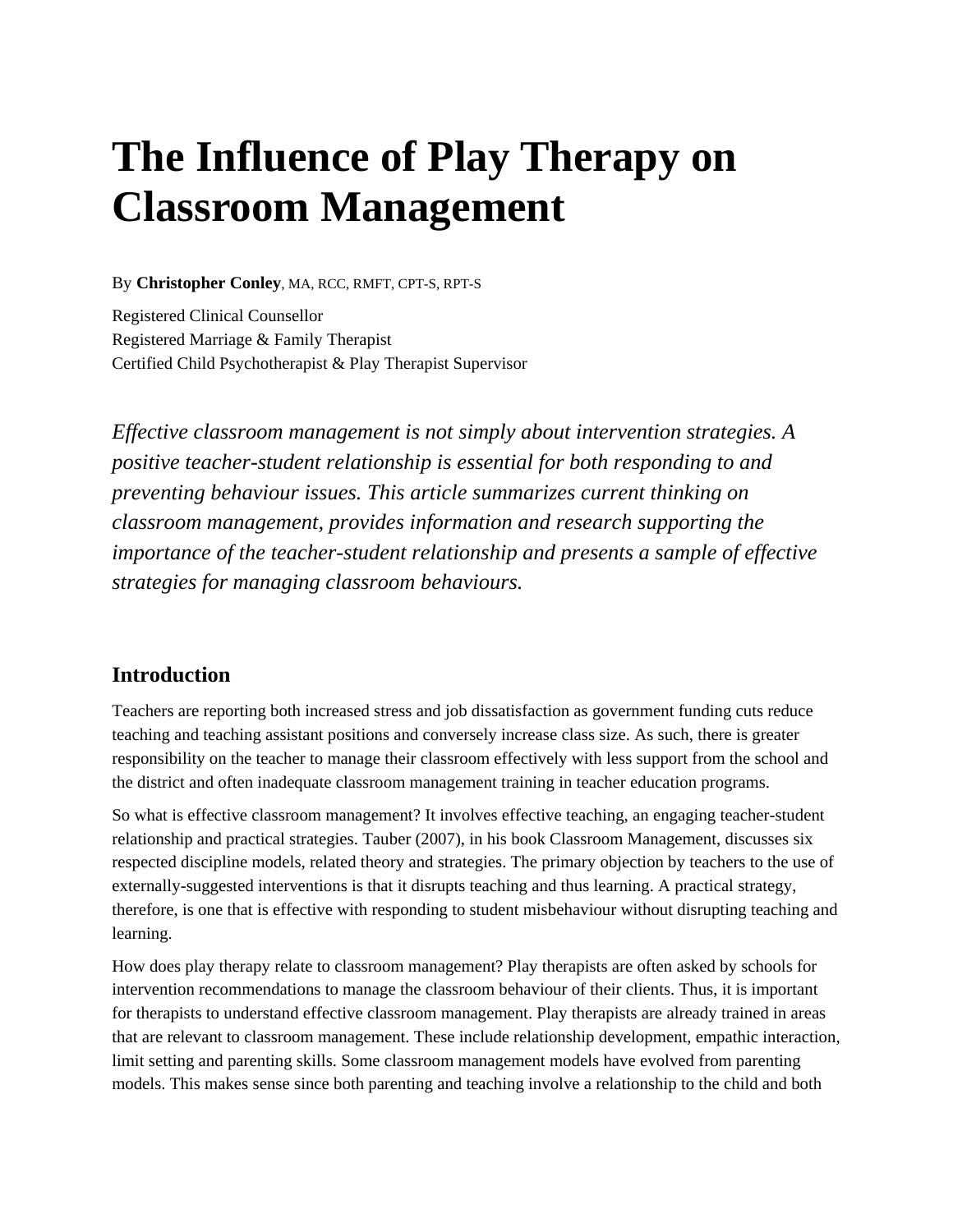share common goals of increased child compliance and reduced parent/teacher stress. Although, most would agree that managing behaviour in the classroom is much more difficult than parenting.

Classroom management is implemented by the teacher but also needs to be supported by the school and district administration. For example, a school district in Indiana mandates that all teachers new to the district complete a weeklong training on classroom management based on the Tools for Teaching model.

## **Effective Teaching**

Classroom management needs to start with effective teaching. Effective teaching can be described as engaging teaching that makes students want to be in the classroom and want to be learning. Fred Jones (2007), author of Tools for Teaching, emphasizes that discipline prevention is much less costly to the school and requires effective, engaging and enthusiastic teaching. Tauber (2007) notes that engaged students learn more and misbehave less. William Glasser (1998), author of Quality Schools, asserts that for classroom management to be successful, students need to "perceive school as a good place to be." This is accomplished through effective teaching and positive teacher-student relationship.

## **Teacher-Student Relationship**

It is the relationship between the teacher and student that determines whether a strategy will succeed. The most important adult in a child's life is his/her parent and the second most important adult is often the child's teacher. Guerney and Flumen (1970) note that "The teacher has inherent importance to the child, spending up to 30 hours a week with the child." They go on to say that "due to a pre-established relationship, a teacher can be even more effective than a therapist in reaching the child's emotional world" (Brown, 2000). Teacher-student attachment is inherent in the learning process and teachers should leverage it to accomplish learning and discipline goals. It is important to be proactive in relationship building and it is the teacher's responsibility (Jones, 2007). Prevention is key to classroom management. Thomas Gordon (2003), author of Teacher Effectiveness Training, notes that "If you solve the relationship problem, you solve the misbehaviour problem." Jim Fay (2002), author of 9 Essential Skills of the Love and Logic Classroom, similarly notes that "it's clear that most experienced teachers view the ability to develop positive relationships, trust, and rapport as being the most important, crucial skill for reaching challenging students."

Child-centered play therapy and filial therapy approaches have a lot to offer school staff. Filial therapy, developed by Bernard and Louise Guerney, teaches parents specific parent-child interaction skills, based on child-centered play therapy, that enhance the attachment between parent and child. This model has been shown to be effective at reducing problematic behaviour and parenting stress. Teachers, similarly, who foster an engaging, positive teacher-student relationship report reduced stress and student misbehaviour.

Literature and research specifically on the application of filial therapy to the teacher-student relationship is available. Christopher Brown, in his doctoral dissertation, studied the impact on teachers and students of providing teachers Child-Teacher Relationship Training (CTRT). CTRT, developed by Helker, Ray, Bratton, Morrison (2006), is based on Child-Parent Relationship Therapy, a 10-session filial therapy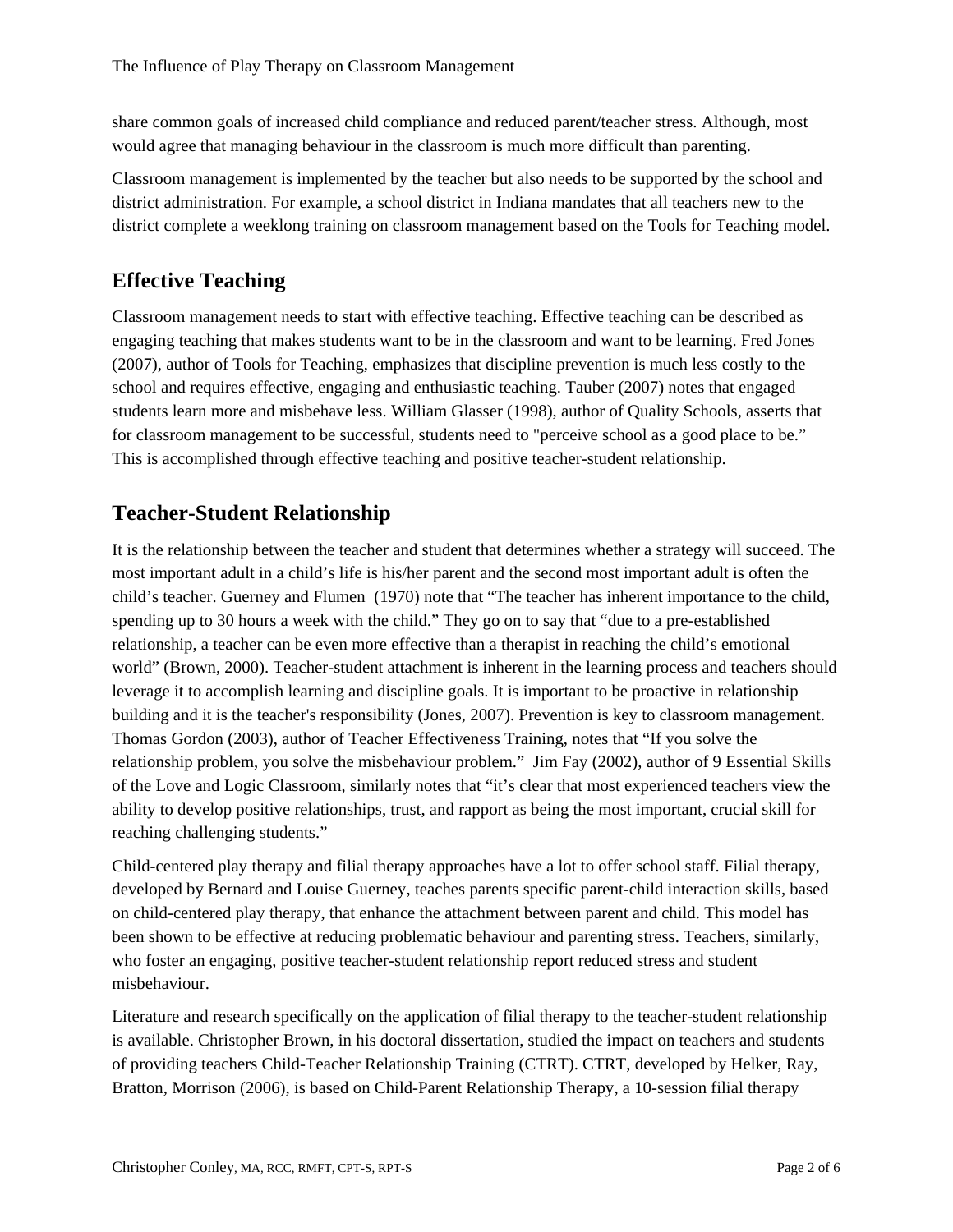model (Landreth & Bratton, 2006). Helker and Ray (2009) conducted research on the efficacy of Child-Teacher Relationship Training in the pre-school environment. Their findings show that "the more teachers demonstrated relationship-building responses, children's externalizing problems were reduced as part of a reciprocal relationship." (Helker & Ray, 2009). Further research on the efficacy of filial therapy in middle and high school would be beneficial.

The importance of the teacher-student relationship is also supported by Ross Greene (2008) in his Collaborative Problem Solving (CPS) model applied to the classroom. He makes the argument that traditional school discipline programs don't teach skills or resolve problems and that lagging cognitive skills and unresolved problems underlie students challenging behaviour (Greene, 2008). Daniel Siegel (1999) talks about the importance of relationships in the brain's development. He notes that "Emotion regulation is initially developed from within interpersonal experiences in a process that establishes selforganizational abilities" (Siegel, 1999). Students with high emotional regulation and ability to organize demonstrate fewer behaviour issues in classrooms.

Bruce Perry (2006) discusses the hierarchy of brain function from simple (brainstem) to complex (neocortex). He explains how the brain of a student experiencing "emotionally charged content" will shift states to brainstem-driven (Perry, 2006). Jones (2007) refers to Triune Brain Theory to explain similarly how the brain response of an upset student is to "downshift" from the noecortex to the brainstem. The implication is that a teacher's attempt to rationally intervene with the student will likely be ineffectual. The initial intervention needs to be consistent with lower brain function and relationally-based until the student's brain function returns to the neocortex level.

A significant benefit of filial therapy training to parents is greater understanding of the meaning of child behaviour. This is also relevant to teachers. There are numerous reasons why children misbehave in class and these may include: learning disorder, sensory integration dysfunction, cognitive deficits, mental health issues, family issues, and trauma victimization. Understanding the meaning of a student's misbehaviour allows for more appropriate and effective classroom interventions. Rudolf Dreikurs (2004), in his Social Discipline model, suggests that "good discipline recognizes that students have needs and engage in behaviors – sometimes antisocial behaviors – that they believe can help them meet their unmet needs. Teachers should help students recognize their needs (i.e. their goals) and then help them select more appropriate behaviors to achieve these goals." This is consistent with the Collaborative Problem Solving model that suggests that the teacher's job is to help the student develop lacking skills (Greene, 2008). It is also consistent with Choice Theory that says basic human needs determine student choices and choices are guided by student's perception of unmet yet important needs (Glasser, 1998).

## **Strategies**

As previously stated, strategies need to be practical in the sense that the teacher can implement them without disrupting the teaching process. Strategies also need to be specific rather than general. Teachers want to know "what do I do when the student... ." Jones (2007) notes that "Time and energy are finite. All of the time and energy that goes into discipline management comes out of instruction." He also believes that the priority is discipline; the teacher needs to respond to discipline issues as they occur in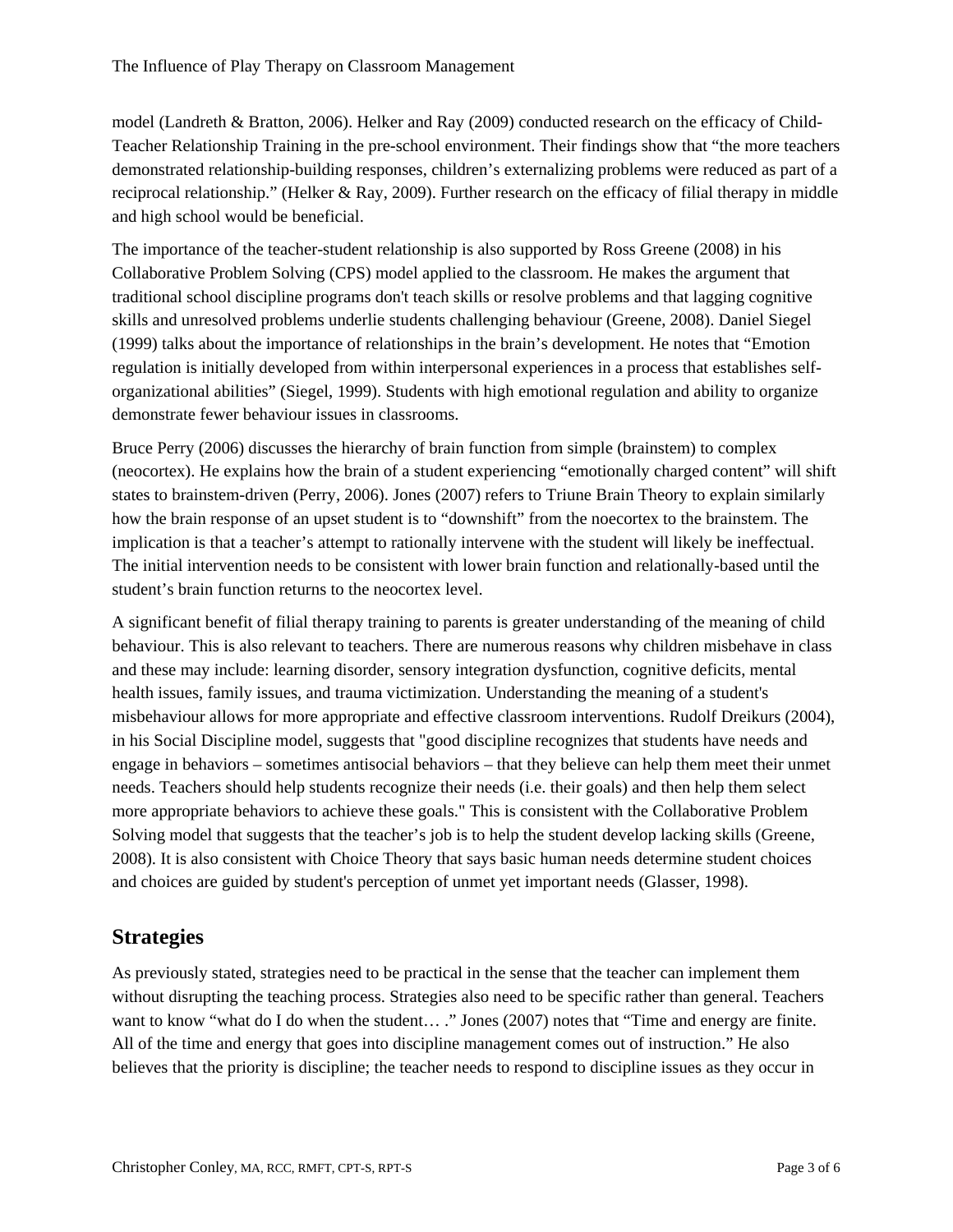such a way that learning is not disrupted. He notes that an effective intervention is one that results in better behaviour, more learning, and less hassle for the teacher (Jones, 2007).

Two key interaction skills from child-centered play therapy and filial therapy are empathic listening and therapeutic limit setting. Andronico and Guerney (1969) suggest that these two skills in particular would be beneficial to teachers. (Brown, 2000).

#### *Empathic Listening*

Empathy, according to Jim Fay (1995), "allows the child to stay calm enough to solve the problem." Greene notes that the "goal of the empathy step is to achieve the best possible understanding of a kid's concern or perspective related to a given problem. Like adults, kids have legitimate concerns: approval, … desire not to be embarrassed …" (Greene, 2008). Empathy has the benefit of deescalating the student and increasing the chance of resolution. Empathic listening, as specified in child-centered play therapy, is about reflecting back what the child is saying, doing and feeling.

#### *Limit Setting*

Limit setting skills practiced by play therapists, whether following the Landreth or Guerney approach, use a specific and succinct model of responding to misbehaviour without sacrificing the relationship. It is the latter aspect that facilitates compliance in the long-term. The problem with an autocratic approach is that it often only motivates short-term compliance not long-term change. The Guerney's approach utilizes the three steps of set the limit, give a warning and enforce the consequence.

#### *Steps to Teacher Response*

The steps to a teacher's response to misbehaviour, based partially on Teaching with Love and Logic (Fay, 1995), include: (1) lead with empathy; (2) validate feelings; (3) give the problem back to the student; (4) assist the student with identifying choices; and (5) turn and walk away with the assumption of compliance. Walking away is about giving the student room to save face and to make a choice. Fay (1995) and Geddes (2002), suggest that compliance goes way up when the teacher walks away rather than standing over the child waiting for him/her to choose.

#### *Match Teaching Style to Learning Style*

Students have different primary learning styles (auditory, visual, doing) and teachers utilize different teaching styles. It would make sense that a child whose primary learning style is doing (kinaesthetic, tactile) would have difficulty attending in a class where the teacher's primary teaching style is auditory. The better the match, the more children attend, learn, and behave. Tools for Teaching refers to this as Say, See, Do Teaching that targets auditory, visual and doing learning styles. Jones (2007) stresses that teachers use all three "modalities" simultaneously. He points out that this "understanding of learning" is noted in the following Chinese proverb: I hear, and I forget; I see, and I remember; I do, and I understand (Jones, 2007).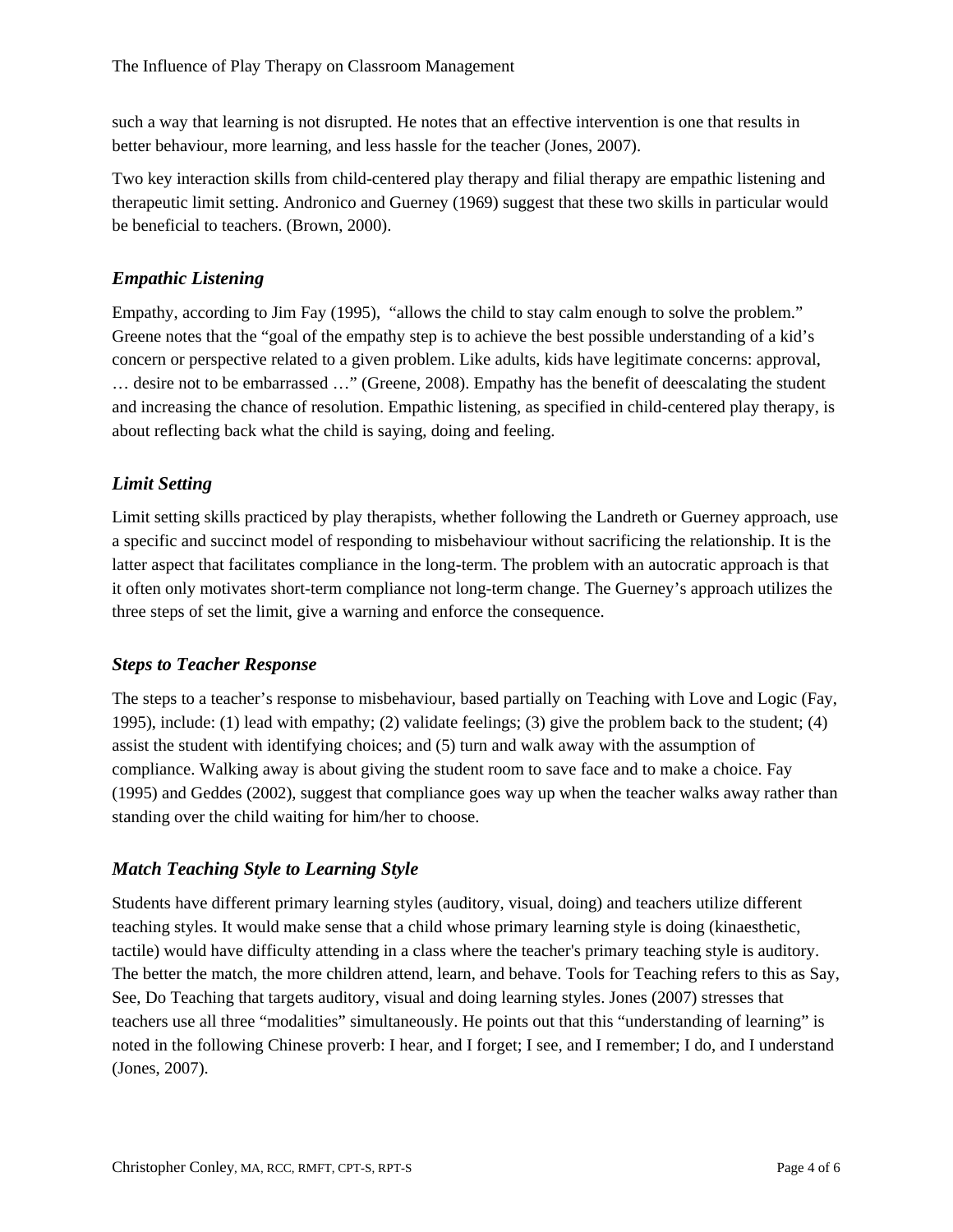## **Conclusion**

Effective classroom management involves effective teaching, a positive teacher-student relationship and practical and specific strategies. When achieved, effective classroom management results in significant benefits. Teachers report reduced stress, increased job satisfaction, reduced student misbehaviour, and improved learning.

### **References**

- Brown C. J. (2000). Filial therapy with undergraduate teacher trainees: Child-teacher relationship training (Doctoral dissertation, University of North Texas, 2000). Dissertation Abstracts International, 63, 3112.
- Conley, C. J. (2010) Classroom management models & strategies. Training Handouts.
- Dreikurs, R., Cassel, P., & Dreikurs Ferguson, E. (2004). Discipline without tears: How to reduce conflict and establish cooperation in the classroom. New Jersey: John Wiley & Sons.
- Fay, J., & Fay, C. (2002). 9 Essential skills for the love and logic classroom: Low stress strategies for highly successful educators Facilitator Guide. Colorado: The Love and Logic Press, Inc.
- Fay, J., & Funk, D. (1995). Teaching with love and logic: Taking control of the classroom. Colorado: The Love and Logic Press, Inc.
- Geddes, B. (2002). Practical applications of love and logic in today's classroom. DVD. Colorado: The Love and Logic Press, Inc.
- Glasser, W. (1998). The Quality school: Managing students without coercion. New York: HarperCollins Publishers, Inc.
- Gordon, T. (2003). Teacher effectiveness training: The program proven to help teachers bring out the best in students of all ages. New York: Three Rivers Press.
- Greene, R, W. (2008). Lost at school: Why our kids with behavioural challenges are falling through the cracks and how we can help them. New York: Simon & Schuster, Inc.
- Helker, W. P., & Ray, D. C. (2009). Impact of child teacher relationship training on teachers' and aides' use of relationship-building skills and the effects on student classroom behaviour. International Journal of Play Therapy, 18, 70-83.
- Jones, F. (2007). Tools for teaching Discipline, Instruction, Motivation. CA: Fredric H. Jones & Associates, Inc.
- Perry, B. (2006). Applying principles of neurodevelopment to clinical work with maltreated and traumatized children: The neurosequential model of therapeutics. In N. Boyd Webb (Ed.), Working with traumatized youth in child welfare. New York: The Guilford Press.
- Siegel, D. J. (1999). The developing mind: How relationships and the brain interact to shape who we are. New York: Guilford Press.